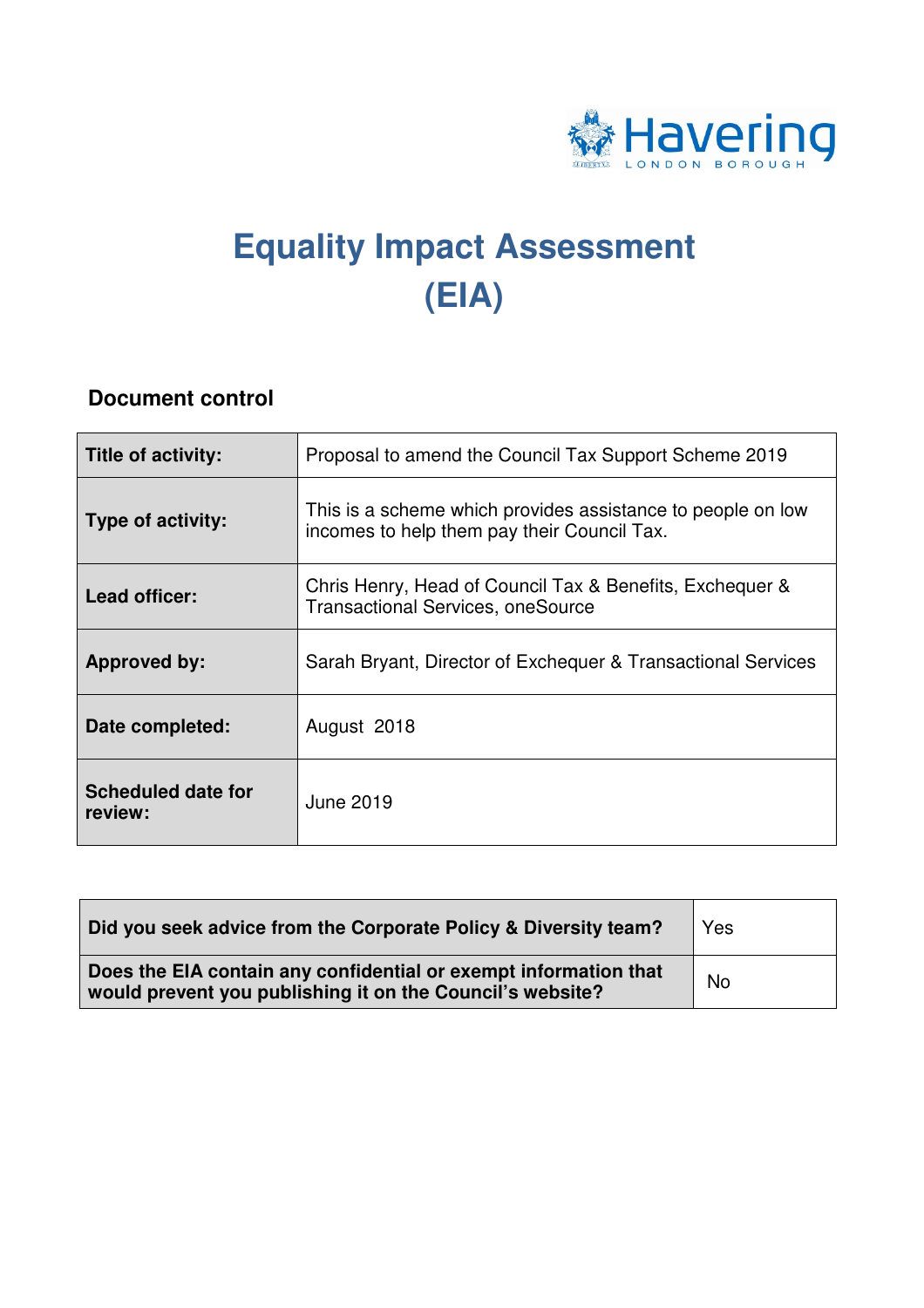# **1. Equality Impact Assessment Checklist**

 The Equality Impact Assessment (EIA) is a tool to ensure that your activity meets the needs of individuals and groups that use your service. It also helps the Council to meet its legal obligation under the Equality Act 2010 and the Public Sector Equality Duty.

 Please complete the following checklist to determine whether or not you will need to complete an EIA. Please ensure you keep this section for your audit trail. If you have any questions, please contact the Corporate Policy and Diversity Team at diversity@havering.gov.uk

### **About your activity**

| $\mathbf{1}$     | <b>Title of activity</b> | Proposal to amend the Council Tax Support Scheme<br>2019                                                                                                                                                                                                                                                                                                                                                                                                                                                                     |
|------------------|--------------------------|------------------------------------------------------------------------------------------------------------------------------------------------------------------------------------------------------------------------------------------------------------------------------------------------------------------------------------------------------------------------------------------------------------------------------------------------------------------------------------------------------------------------------|
| $\boldsymbol{2}$ | <b>Type of activity</b>  | This is a scheme which provides assistance to people on<br>low incomes to help them pay their Council Tax.                                                                                                                                                                                                                                                                                                                                                                                                                   |
|                  |                          | Many people on low incomes can get Council Tax<br>Support to help them pay their Council Tax bills.<br>The Council Tax Support Scheme is funded by Central<br>and local Government.                                                                                                                                                                                                                                                                                                                                          |
|                  |                          | The Council needs to address a £37 million budget gap<br>that remains over the next four years which has arisen<br>through reduced Government funding, increasing costs<br>and a growing and ageing population. The Council is<br>developing a range of proposals to close the budget gap<br>for the next two years and a review of the CTS scheme<br>forms part of these proposals.                                                                                                                                         |
| $\mathbf{3}$     | <b>Scope of activity</b> | The proposed scheme will continue to protect pensioners<br>by law who will get the same level of council tax support<br>as they do now.                                                                                                                                                                                                                                                                                                                                                                                      |
|                  |                          | The proposals for 2019/20 are to:                                                                                                                                                                                                                                                                                                                                                                                                                                                                                            |
|                  |                          | Increase the current Council Tax Support reduction<br>for non-vulnerable working age claimants from<br>15% to 25%. This means that every non-<br>vulnerable working age household would have to<br>pay a minimum charge of 25% of their Council Tax<br>Bill. This is an additional £2.20 per week in Council<br>Tax.<br>Increase the current Council Tax Support reduction<br>for vulnerable working age claimants from 15% to<br>20%. This means that every vulnerable working<br>age household would have to pay a minimum |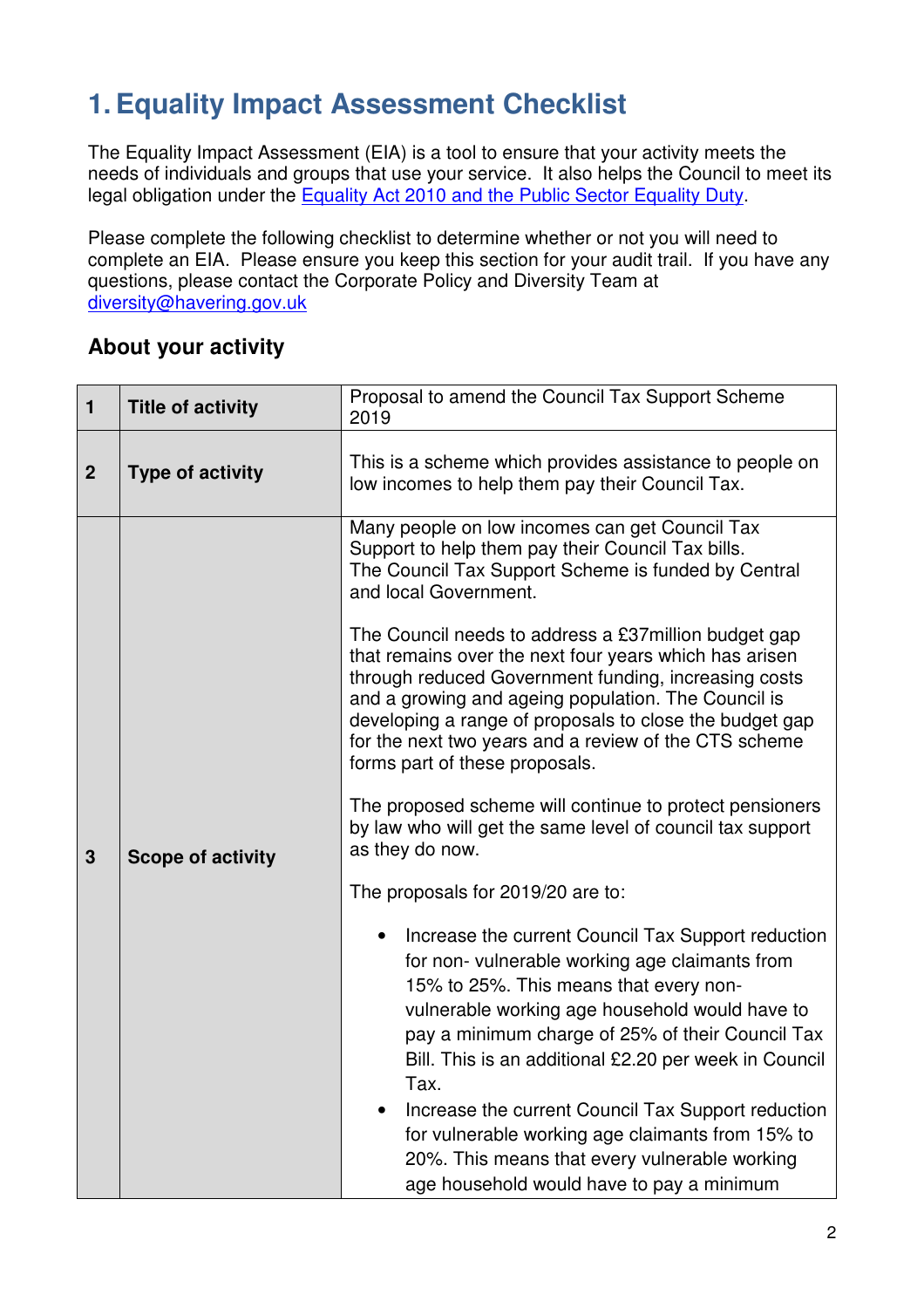|                |                                                                          | charge of 20% of their Council Tax Bill. This is an<br>additional £1.15 per week in Council Tax. |
|----------------|--------------------------------------------------------------------------|--------------------------------------------------------------------------------------------------|
| 4a             | Is the activity new or<br>changing?                                      | $Yes - changing$                                                                                 |
| 4 <sub>b</sub> | Is the activity likely to<br>have an impact on<br>individuals or groups? | Yes                                                                                              |
| 5              | If you answered yes:                                                     |                                                                                                  |

| <b>Completed by:</b> | Chris Henry, Head of Council Tax & Benefits |
|----------------------|---------------------------------------------|
| Date:                | <b>July 2018</b>                            |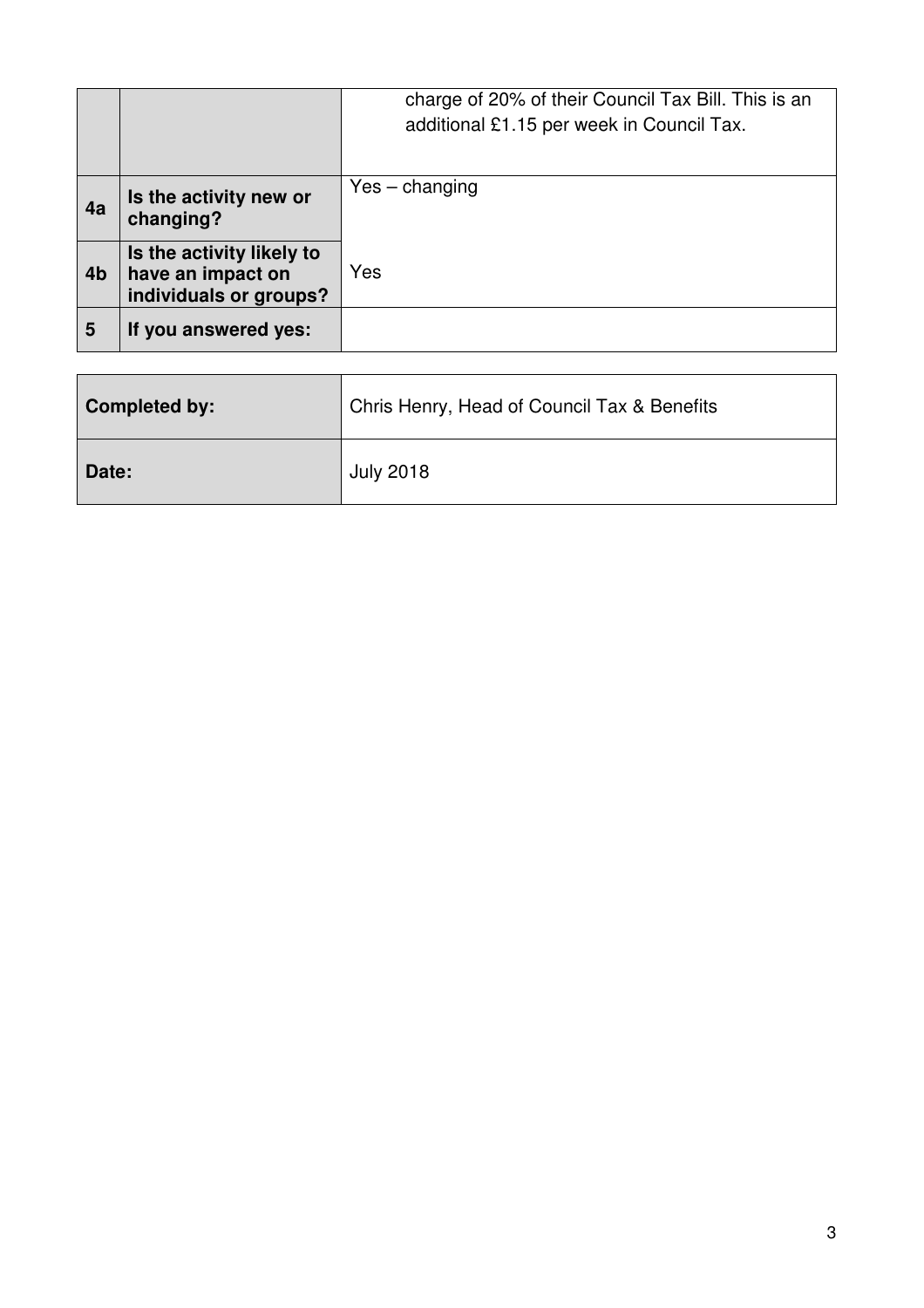# **2. Equality Impact Assessment**

#### **Background/context:**

 The Council proposes to amend the Council Tax Support (CTS) Scheme from April 2019. The scheme provides assistance to people on low incomes to help them pay their Council Tax.

 The Council needs to make savings in order to balance its budget due to reductions in government grant, increasing costs and a growing and ageing population.

 The CTS grant has been rolled into the Settlement Funding Allocation which has been reduced in 18/19 as part of the core funding reduction.

 To balance the budget, the Council needs to **save** money by reducing running costs, and/or **raise** money by increasing income, most obviously through the Council Tax. The Council is developing a range of proposals to close the budget gap for the next two years and a review of the CTS scheme forms part of these proposals. .

 The Council will consult on various options including which service to protect and which to reduce and whether residents think there any other realistic options available to manage the budget gap on the Council Tax Support Scheme that would produce a reasonable outcome, having regard to the needs of residents and the Council's budget position.

 The proposed scheme will continue to protect pensioners who will get the same level of Council Tax Support as they do now.

The proposals for 2019/20 are to:

- without disabilities from 15% to 25%. This means that every working age household without disabilities would have to pay a minimum charge of 25% of their Council Tax Bill. • Increase the current Council Tax Support reduction for working age claimants
- $\bullet$  disabilities from 15% to 20%. This means that every working age household with disabilities would have to pay a minimum charge of 20% of their Council Tax Bill. • Increase the current Council Tax Support reduction for working age claimants with

 At any one time, approximately 9,000 working-age claimants are in receipt of Council Tax Support. Our proposals are based on reducing the amount of CTS received by working age people.

Working age disabled claimants are defined as people who have a disability income that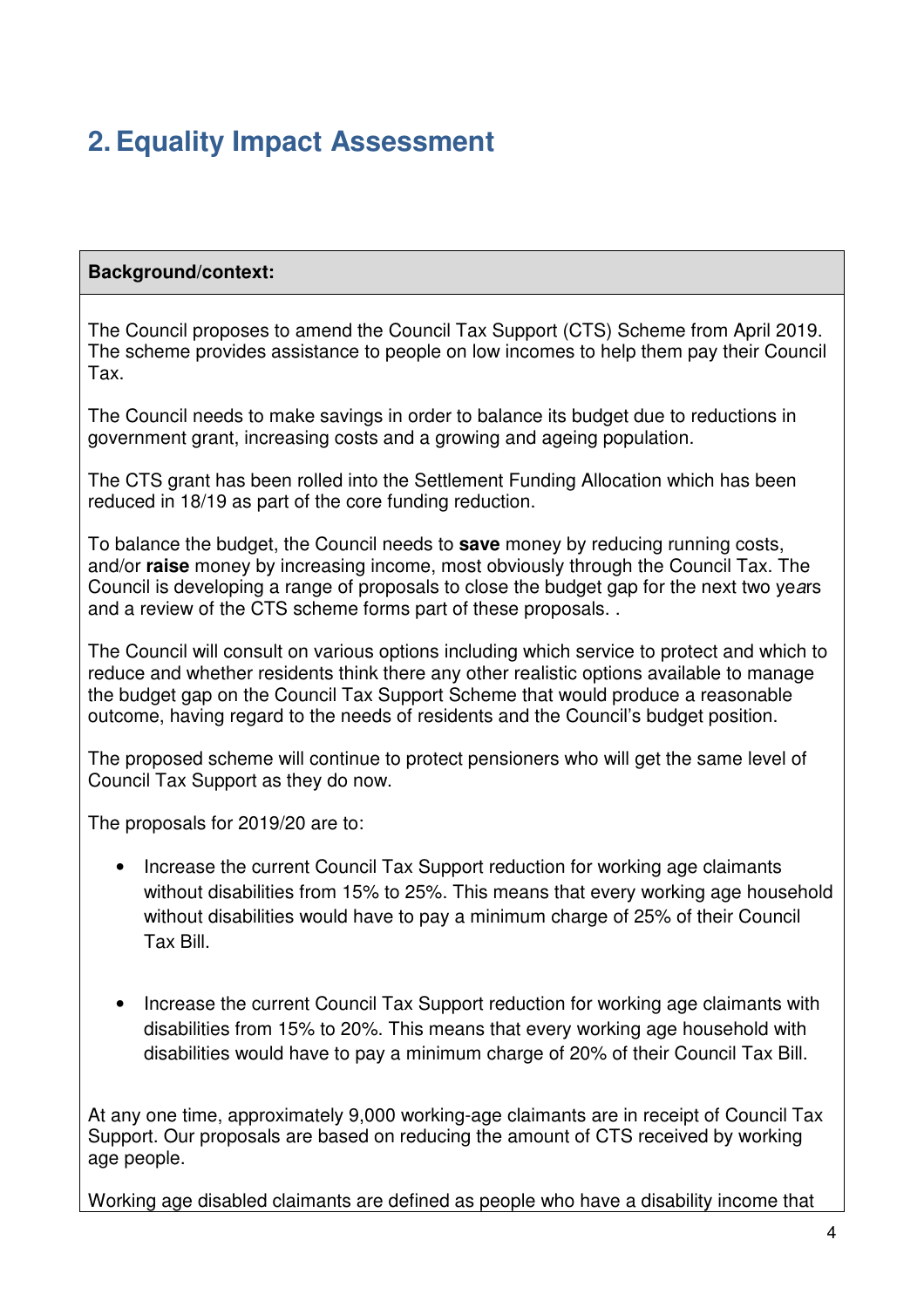entitles them to one of the following premiums: disability, severe disability, enhanced disability, disabled child and/or carer when calculating their benefit.

 To contextualise the changes, all working age claimants without disabilities (approx. 5,500) will be affected by increasing the 15% reduction to 25%.

 All working age claimants with disabilities (approx. 3,400) will be affected by increasing the 15% reduction to 20%.

 The proposed changes will have a disproportionate impact on low income working age households because Council Tax Support is designed for low income working age households.

households.<br>The proposals to change the current CTS scheme to help bridge the funding gap will be subject to a 9 week consultation, and form part of a wider package of proposals.

 All 9,000 working-age CTS claimants will be contacted and invited to share their views, along with the wider public by commenting on the Council's proposals via an online survey.

| <b>Council Tax Support Case Group Descriptions</b>  | <b>Count</b> |
|-----------------------------------------------------|--------------|
| Elderly - Non-Passported - Carer                    | 138          |
| Elderly - Non-Passported - Child Under 5            | 0            |
| Elderly - Non-Passported - Enhanced Disability      | 0            |
| Elderly - Non-Passported - Family Premium           | 2            |
| Elderly - Non-Passported - Family Premium - 1 Child | 6            |
| Elderly - Non-Passported - Family Premium - 2 Child | 1            |
| Elderly - Non-Passported - Family Premium - 4 Child | 1            |
| Elderly - Non-Passported - Non Dependant            | 335          |
| Elderly - Non-Passported - Other                    | 1692         |
| Elderly - Non-Passported - Severe Disability        | 396          |
| Elderly - Non-Passported - War Pensioners           | 15           |
| Elderly - Non-Passported - Working                  | 84           |
| Elderly - Passported - Carer                        | 164          |
| Elderly - Passported - Child Under 5                | 1            |
| Elderly - Passported - Enhanced Disability          | $\mathbf 0$  |
| Elderly - Passported - Family Premium               | 5            |
| Elderly - Passported - Family Premium - 1 Child     | 14           |
| Elderly - Passported - Family Premium - 2 Child     | 4            |
| Elderly - Passported - Family Premium - 3 Child     | 1            |
| Elderly - Passported - Family Premium - 4 Child     | $\mathbf 0$  |
| Elderly - Passported - Non Dependant                | 435          |
| Elderly - Passported - Other                        | 2085         |
| Elderly - Passported - Severe Disability            | 835          |
| Elderly - Passported - Working                      | 18           |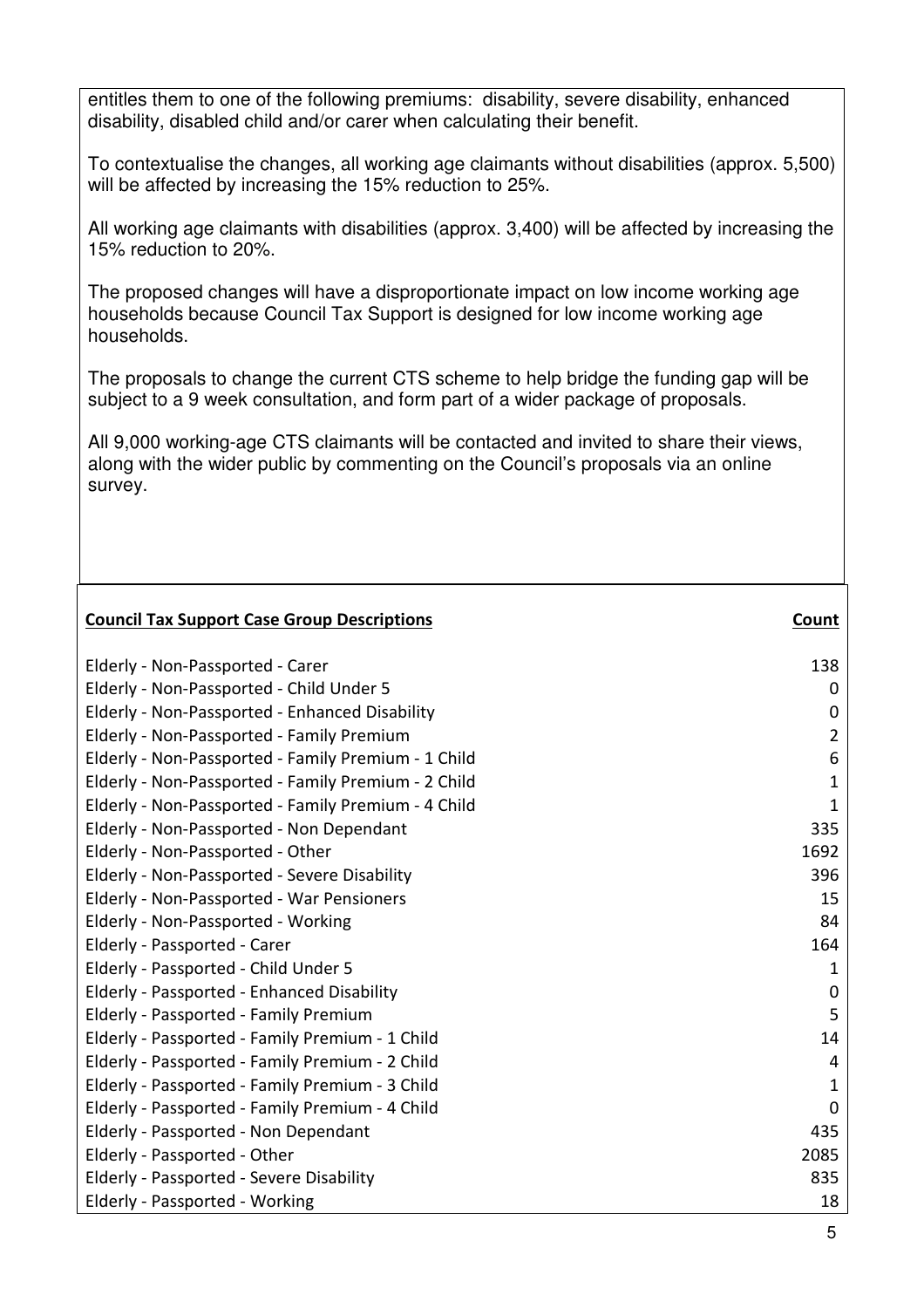| TOTAL (Elderly) = $6232$ (41%)                           |                |
|----------------------------------------------------------|----------------|
| Working Age - Non-Passported - Carer                     | 121            |
| Working Age - Non-Passported - Child Under 5             | 351            |
| Working Age - Non-Passported - Disability                | 96             |
| Working Age - Non-Passported - Disabled Child Premium    | 39             |
| Working Age - Non-Passported - Enhanced Disability       | 229            |
| Working Age - Non-Passported - Family Premium            | 90             |
| Working Age - Non-Passported - Family Premium - 1 Child  | 627            |
| Working Age - Non-Passported - Family Premium - 2 Child  | 465            |
| Working Age - Non-Passported - Family Premium - 3 Child  | 183            |
| Working Age - Non-Passported - Family Premium - 4 Child  | 52             |
| Working Age - Non-Passported - Family Premium - 5 and    |                |
| above                                                    | 5              |
| Working Age - Non-Passported - Lone Parent Child Under 5 | 432            |
| Working Age - Non-Passported - Non Dependant             | 39             |
| Working Age - Non-Passported - Other                     | 165            |
| Working Age - Non-Passported - Severe Disability         | 153            |
| Working Age - Non-Passported - War Pensioners            | 3              |
| Working Age - Non-Passported - Working                   | 382            |
| Working Age - Passported - Carer                         | 475            |
| Working Age - Passported - Child Under 5                 | 73             |
| Working Age - Passported - Disability                    | 159            |
| Working Age - Passported - Disabled Child Premium        | 21             |
| Working Age - Passported - Enhanced Disability           | 1195           |
| Working Age - Passported - Family Premium                | 66             |
| Working Age - Passported - Family Premium - 1 Child      | 376            |
| Working Age - Passported - Family Premium - 2 Child      | 181            |
| Working Age - Passported - Family Premium - 3 Child      | 49             |
| Working Age - Passported - Family Premium - 4 Child      | 13             |
| Working Age - Passported - Family Premium - 5 and Above  | $\overline{2}$ |
| Working Age - Passported - Lone Parent Child Under 5     | 815            |
| Working Age - Passported - Non Dependant                 | 239            |
| Working Age - Passported - Other                         | 836            |
| Working Age - Passported - Severe Disability             | 935            |
| Working Age - Passported - Working                       | 44             |
| TOTAL (Working Age) = 8,911 (59%)                        |                |
| <b>Grand Total Working Age &amp; Elderly)</b>            | 15143          |

| Age: Consider the full range of age groups |  |                                                                                                                                            |
|--------------------------------------------|--|--------------------------------------------------------------------------------------------------------------------------------------------|
| Please tick $(\checkmark)$                 |  | <b>Overall impact:</b>                                                                                                                     |
| the relevant box:                          |  |                                                                                                                                            |
| <b>Positive</b>                            |  | The proposed changes will impact negatively on working age Council<br>Tax Support claimants. However, based on the findings from other     |
| <b>Neutral</b>                             |  | London authorities who have implemented the same or higher<br>reductions, we do not anticipate the impact to be significant.               |
| <b>Negative</b>                            |  | This proposal would mean working age claimants without disabilities<br>would have an estimated additional £2.20 per week to pay in Council |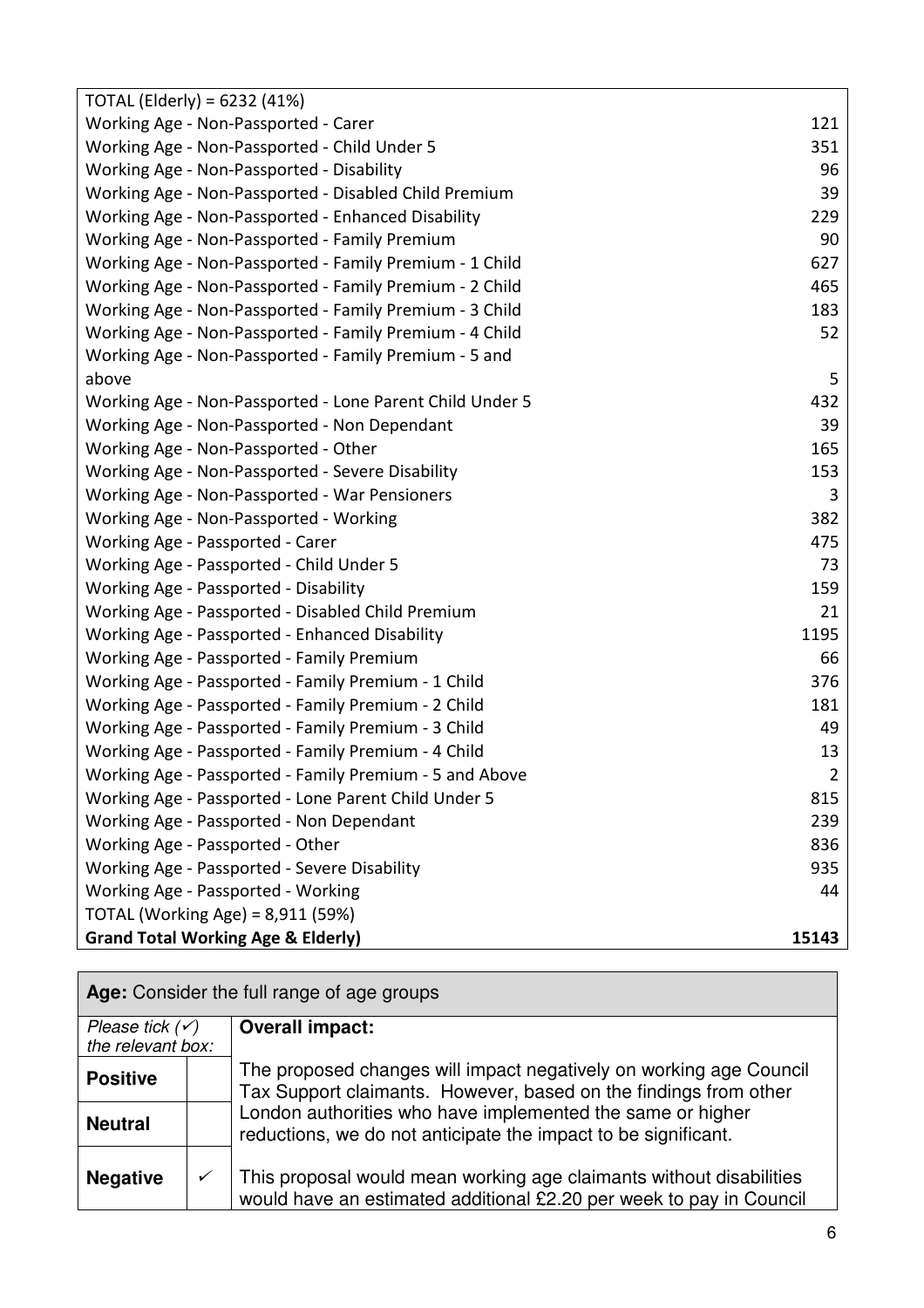|  | Tax. Working age claimants with disabilities would have an estimated<br>additional £1.15 per week to pay in Council Tax.                                                                           |
|--|----------------------------------------------------------------------------------------------------------------------------------------------------------------------------------------------------|
|  | However, within the scope of the 2019 scheme, there is a Council Tax<br>Discretionary policy to enable the Council to consider cases of<br>hardship which will help mitigate any negative impacts. |
|  | Pension age claimants (currently men and women aged 621/2 and over)<br>will not be affected by the change.                                                                                         |
|  |                                                                                                                                                                                                    |
|  |                                                                                                                                                                                                    |

 At present approximately 59% of Council Tax Support claimants are working age and 41% are pension age.

 For comparison, the working age population (18 – 64 years) in Havering is 76% and the pension age population (65 and over) is 24%.

 The proposed changes mean that all working age Council Tax Support claimants not considered disabled for the purposes of the scheme will have to pay at least 25% towards their Council Tax and all working age Council Tax Support claimants considered disabled for the purposes of the scheme will have to pay at least 20% towards their Council Tax.

#### **Sources used:**

 Council Tax Support caseload data Demographic, Diversity and Socio-economic Profile of Havering's Population March 2017 Havering Data Intelligence Hub Office of National Statistics (ONS)

 **Disability:** Consider the full range of disabilities; including physical mental, sensory and Please tick  $(\check{\mathsf{y}})$  the relevant box: If the proposals are approved, disabled people who are of working age will also be negatively affected. This is because they are progressive conditions **Overall impact: Positive** 

| <b>Neutral</b> | disproportionately represented amongst working age claimants who<br>receive a reduction in Council Tax support. |
|----------------|-----------------------------------------------------------------------------------------------------------------|
|                |                                                                                                                 |

| <b>Negative</b> | However, disabled claimants are partially protected by less of an<br>increase, 5%, extra to pay compared to working age claimants who are<br>not considered disabled for the purposes of the CTS scheme and who<br>will have to pay and extra 10%. |
|-----------------|----------------------------------------------------------------------------------------------------------------------------------------------------------------------------------------------------------------------------------------------------|
|                 | This takes into account that disabled people are less likely to have the                                                                                                                                                                           |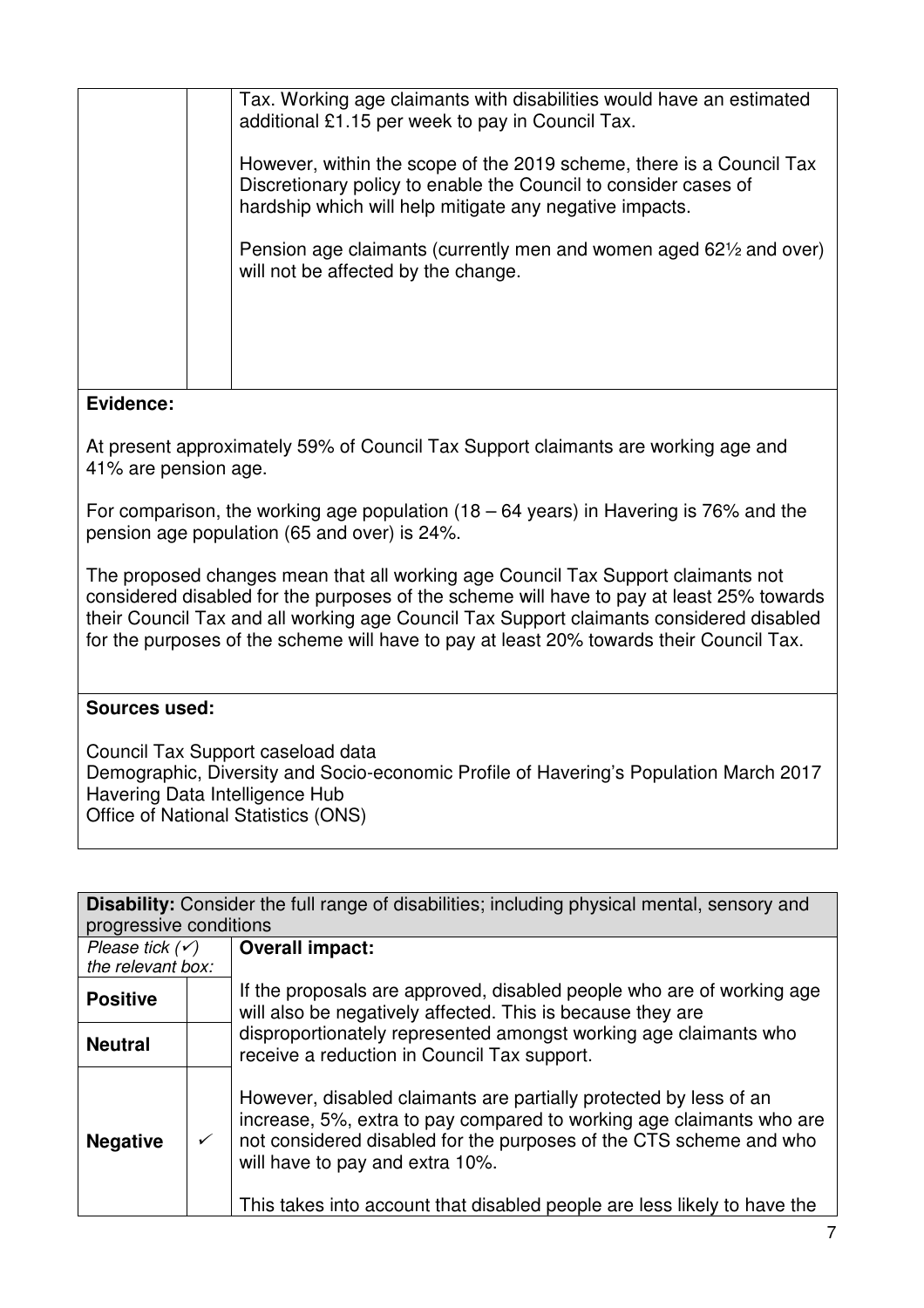| same opportunities and access to work and employment that would<br>improve their financial situation.                                                                               |
|-------------------------------------------------------------------------------------------------------------------------------------------------------------------------------------|
| Support is also in place through the Council Tax Discretionary policy<br>for those who suffer hardship as a result of these proposals in order to<br>mitigate any negative impacts. |
| Pension age Council Tax Support claimants are not affected by these<br>proposals.                                                                                                   |

 In terms of Council Tax Support, disabled claimants are defined as people who have a disability income that entitles them to one of the following premiums: disability, severe disability, enhanced disability, disabled child and/or carer when calculating their benefit.

 Approximately 23% of working age Council Tax Support claimants meet the above definition compared with 21% of the working age population of Havering.

 The Council recognizes the barriers disabled people face and seek to assist address them by disregarding Disability Living Allowance and Attendance Allowance in the calculation of Council Tax Support. This often increases the amount of Council Tax Support a disabled person is entitled to. Havering has also chosen to disregard all Armed Forces compensation income from Veterans and Members of the Armed Forces.

 In addition to the above, the Council seeks to maximize Council Tax Support for disabled people by increasing the applicable amount for them through premiums. Currently, there are premiums for severe disability, enhanced disability and a disabled child rate. Such premiums are granted when Council Tax Support applicants receive a relevant disability related benefit granted and administered by the Department of Work & Pensions.

 Disabled people are historically disadvantaged and face greater barriers when accessing (information about) services and therefore disabled households are considered to be more vulnerable than other households. Disabled people who are unable to work receive higher levels of state benefits and while based on the proposals they will be subject to the 20% liability reduction, disabled working age claimants are likely to have a higher income than other unemployed, working age claimants whose council tax support will also be reduced.

#### **Sources used:**

 Council Tax Support caseload data Demographic, Diversity and Socio-economic Profile of Havering's Population March 2017 Havering Data Intelligence Hub Office of National Statistics (ONS)

**Sex/gender:** Consider both men and women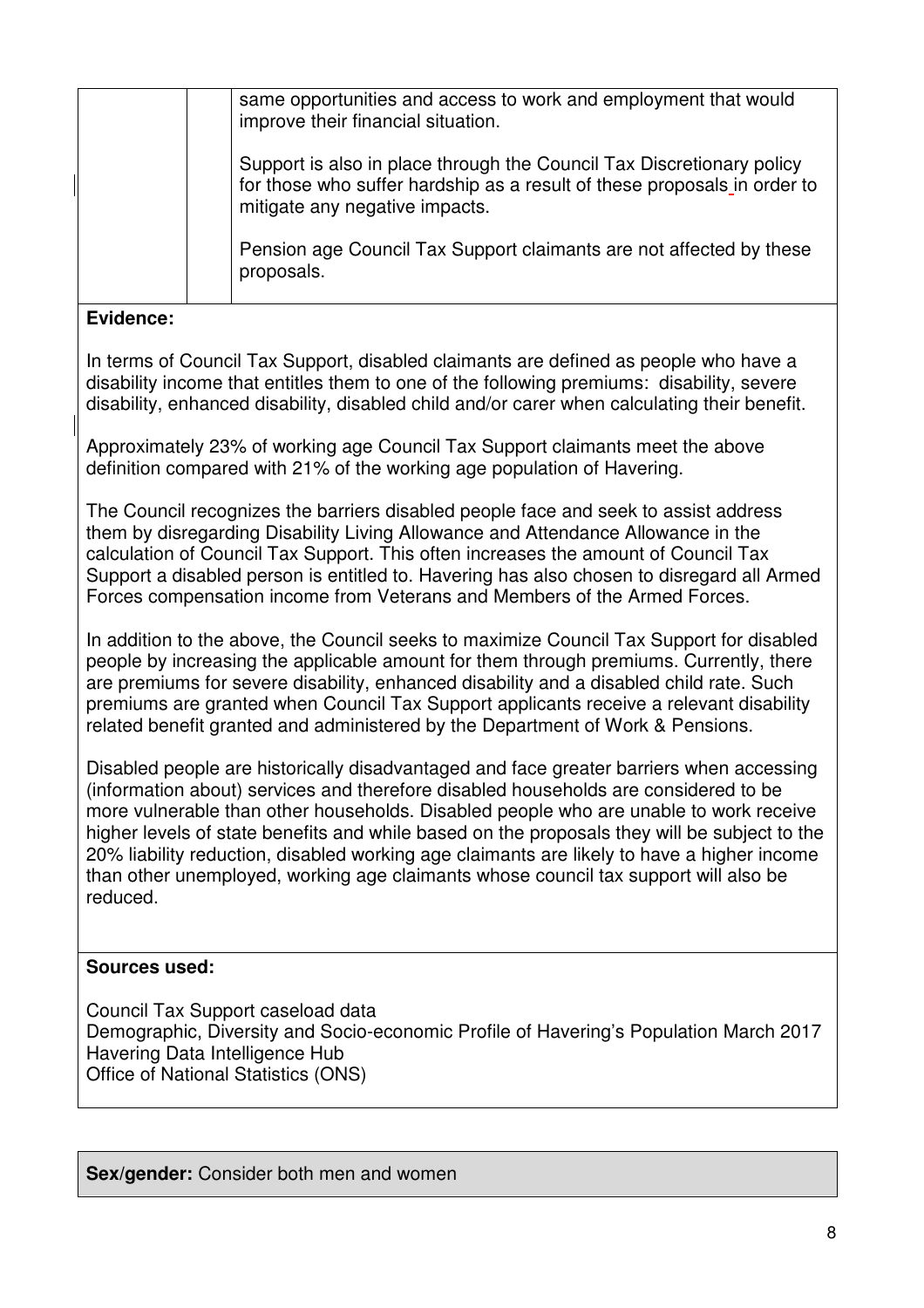| Please tick $(\checkmark)$ |              | <b>Overall impact:</b>                                                                                                                                                                                                                             |  |  |
|----------------------------|--------------|----------------------------------------------------------------------------------------------------------------------------------------------------------------------------------------------------------------------------------------------------|--|--|
| the relevant box:          |              |                                                                                                                                                                                                                                                    |  |  |
| <b>Positive</b>            |              | Due to the fact that only one claim is submitted per household, it is<br>difficult to fully consider the implications the proposals will have on this                                                                                              |  |  |
| <b>Neutral</b>             |              | protected characteristic.                                                                                                                                                                                                                          |  |  |
| <b>Negative</b>            | $\checkmark$ | However, equalities monitoring indicates that the majority of claims<br>(63%) are made by females (married and single titles) compared with<br>males. We also know that lone parents, part-time workers and carers<br>are more likely to be women. |  |  |
|                            |              | The proposals are therefore considered to have a disproportionate<br>impact on women.                                                                                                                                                              |  |  |
|                            |              | Support is in place through the Council Tax Discretionary policy for<br>those who suffer hardship as a result of these proposals in order to<br>mitigate any negative impacts.                                                                     |  |  |

Council Tax Support caseload data July 2018:

| Title on claim       | No.   | Percentage |
|----------------------|-------|------------|
| <b>Mr Count</b>      | 4,810 | 32%        |
| <b>Mrs Count</b>     | 4,958 | 33%        |
| <b>Ms/Miss Count</b> | 5,224 | 35%        |
| Other                | 59    | 0%         |
|                      |       |            |
|                      |       |            |

 From the above table it is seen that in total 63% of the household claims are made by women.

#### **Sources used:**

 Council Tax Support caseload data Demographic, Diversity and Socio-economic Profile of Havering's Population March 2017 Havering Data Intelligence Hub Office of National Statistics (ONS)

| <b>Ethnicity/race:</b> Consider the impact on different ethnic groups and nationalities |  |                                                                                                                                 |  |
|-----------------------------------------------------------------------------------------|--|---------------------------------------------------------------------------------------------------------------------------------|--|
| Please tick $(\checkmark)$                                                              |  | <b>Overall impact:</b>                                                                                                          |  |
| the relevant box:                                                                       |  |                                                                                                                                 |  |
| <b>Positive</b>                                                                         |  | Our data shows that BME claimants are slightly over-represented<br>amongst working age claimants receiving Council Tax Support. |  |
| <b>Neutral</b>                                                                          |  | There could be a negative impact of the proposals on people from                                                                |  |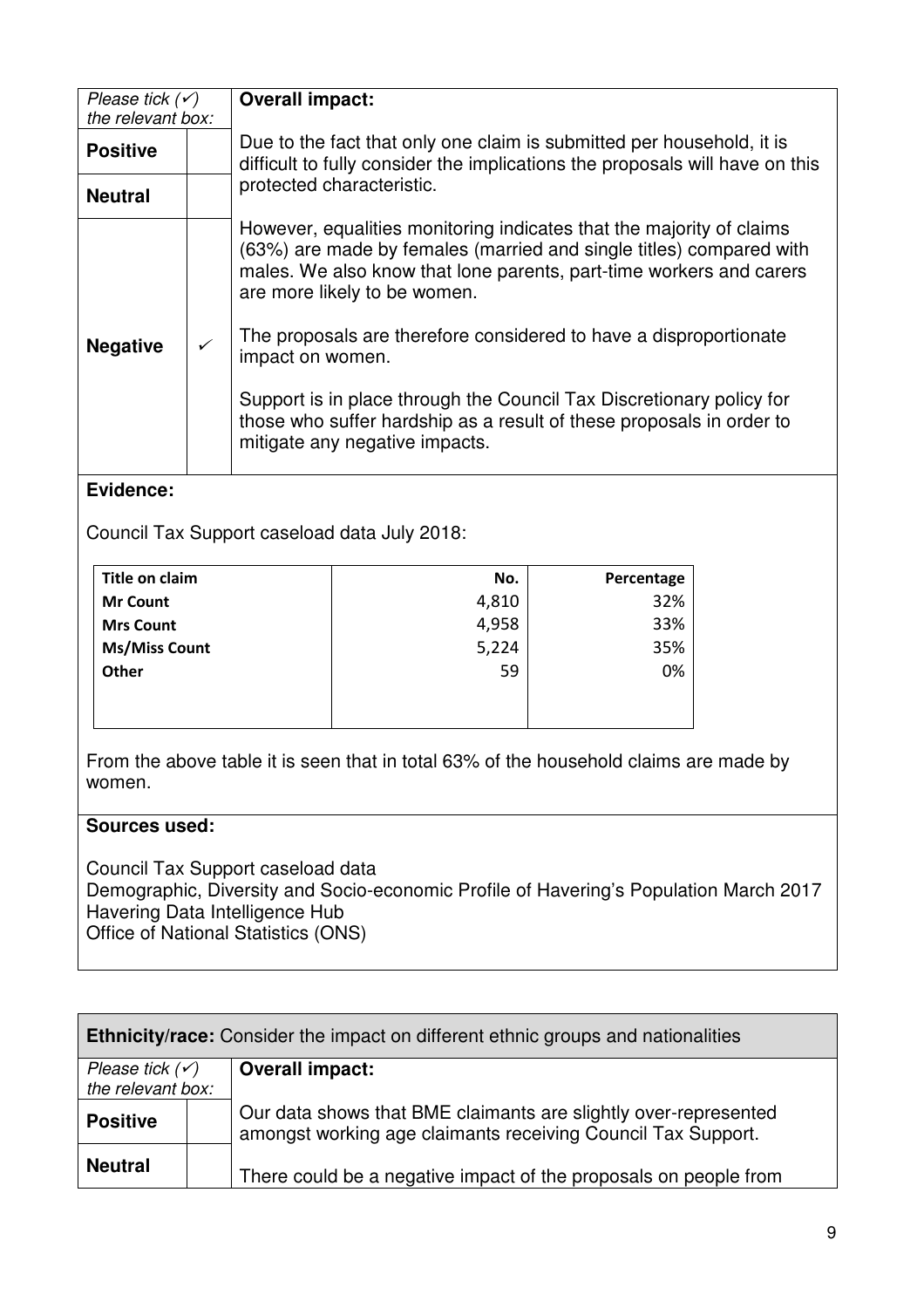|                 |   | Black and Minority Ethnic (BME) groups. This could imply that BME<br>groups experience more difficulty in finding employment.                                                  |  |
|-----------------|---|--------------------------------------------------------------------------------------------------------------------------------------------------------------------------------|--|
| <b>Negative</b> | ✓ | Support is in place through the Council Tax Discretionary policy for<br>those who suffer hardship as a result of these proposals in order to<br>mitigate any negative impacts. |  |
|                 |   |                                                                                                                                                                                |  |

 $\overline{a}$ 

 The tables below show the projected figures for the breakdown of Havering by ethnicity/race and for Benefits claimants where they have supplied this information. The data is difficult to compare due to the different classifications of ethnicity used.

| 2017 (Havering general<br>population projection) | <b>Number</b> | Percentage of population<br>$(\%)$ |
|--------------------------------------------------|---------------|------------------------------------|
| All ethnicities                                  | 253,478       | 100.00                             |
| White                                            | 211,814       | 83.6                               |
| <b>Black Caribbean</b>                           | 3,696         | 1.5                                |
| <b>Black African</b>                             | 10,405        | 4.1                                |
| <b>Black Other</b>                               | 1,510         | 0.6                                |
| Indian                                           | 7,405         | 2.9                                |
| Pakistani                                        | 2,400         | 0.9                                |
| Bangladeshi                                      | 1,883         | 0.7                                |
| Chinese                                          | 1,567         | 0.6                                |
| <b>Other Asian</b>                               | 3,652         | 1.4                                |
| Mixed                                            | 7,498         | 3.0                                |
| Other                                            | 1,648         | 0.7                                |
| BAME <sup>1</sup> Total                          | 41,664        | 16.4                               |

#### **Council Tax Support & Housing Benefit Claimants where Equalities information provided**

| <b>Claimant Population</b>   | <b>Number</b> | Percentage of claimants who<br>provided information |
|------------------------------|---------------|-----------------------------------------------------|
| <b>White/British</b>         | 8689          | 65%                                                 |
| White/Irish                  | 164           | 1.2%                                                |
| White/Other                  | 1175          | 8.7%                                                |
| White & Black Caribbean      | 197           | 1.5%                                                |
| White & Black African        | 95            | 0.7%                                                |
| White & Asian                | 56            | 0.4%                                                |
| Mixed/Other                  | 110           | 0.8%                                                |
| Asian/Asian British Indian   | 192           | 1.4%                                                |
| Asian/Asian British Pakistan | 238           | 1.8%                                                |
| Asian/Asian British          |               |                                                     |
| Bangladesh                   | 214           | 1.6%                                                |
| Asian/Asian British: Any     | 135           | $1\%$                                               |

 *1* The GLA define BAME differently to the ONS. The GLA does not include a 'White Other' Group. Instead they have one category 'White' that includes 'White British' and 'White Other'.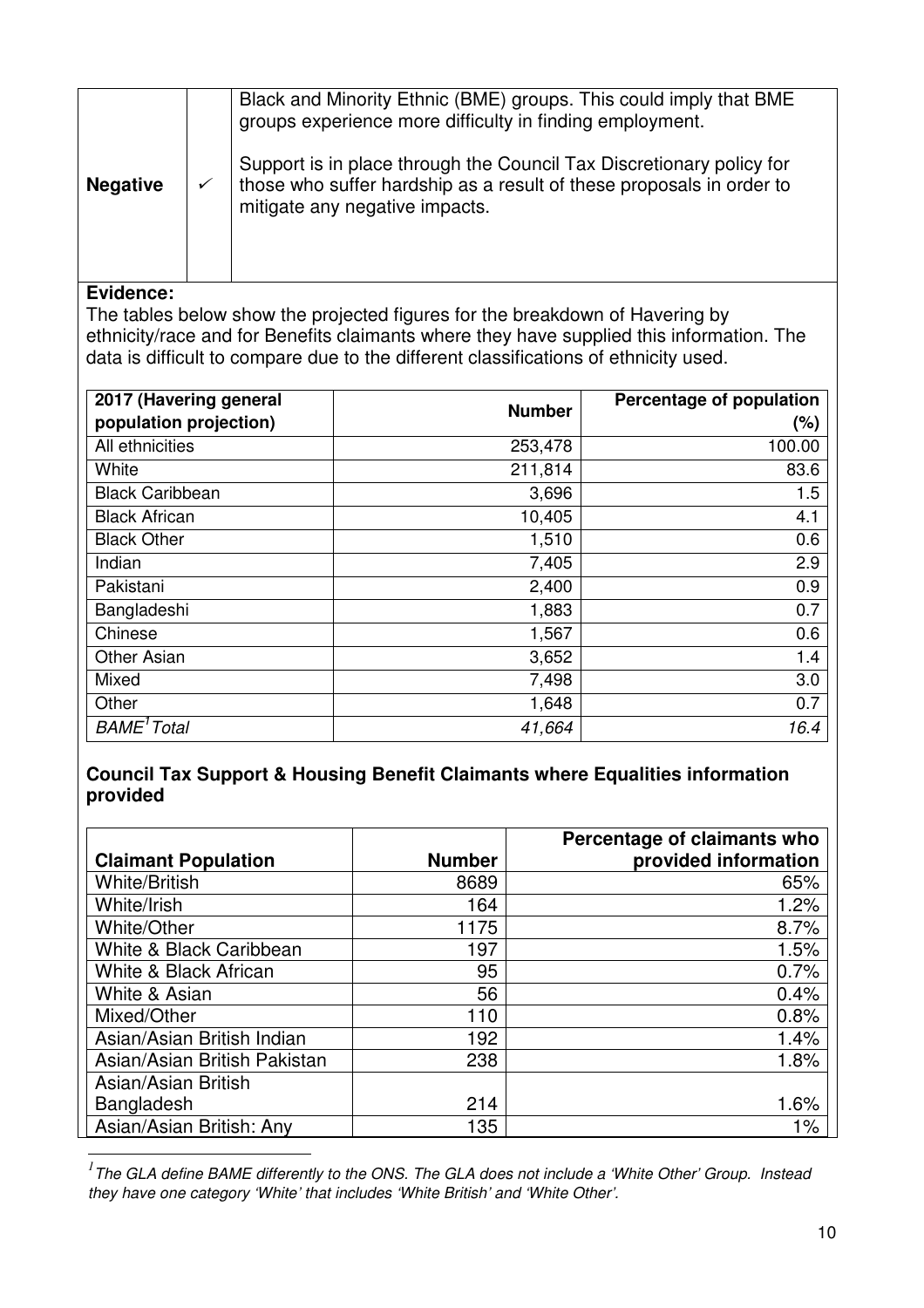| Other                                |       |      |
|--------------------------------------|-------|------|
| Asian/Other                          | 14    | 0.1% |
| Arab                                 | 44    | 0.3% |
| <b>Black/Black British Caribbean</b> | 412   | 3.1% |
| <b>Black/Black British African</b>   | 1160  | 8.7% |
| <b>Black/Black British Other</b>     | 157   | 1.2% |
| Chinese                              | 28    | 0.2% |
| Gypsy/Traveller                      | 11    | 0.1% |
| <b>Other Ethnic Group</b>            | 228   | 1.7% |
| Declined                             | 65    | 0.5% |
| Total                                | 13384 | 100% |

 From the data provided above, it would appear that there is a disproportionate impact on BME claimants. 83.6% of Havering's population are defined as White, compared to 74.9% of benefit claimants who define themselves as White (including 'White: Other').

#### **Sources used:**

 Council Tax Support caseload data Demographic, Diversity and Socio-economic Profile of Havering's Population March 2017 Havering Data Intelligence Hub Office of National Statistics (ONS)

|                            | <b>Religion/faith:</b> Consider people from different religions or beliefs including those with no                          |
|----------------------------|-----------------------------------------------------------------------------------------------------------------------------|
| religion or belief         |                                                                                                                             |
| Please tick $(\checkmark)$ | <b>Overall impact:</b>                                                                                                      |
| the relevant box:          |                                                                                                                             |
|                            |                                                                                                                             |
| <b>Positive</b>            | Not known                                                                                                                   |
| <b>Neutral</b>             | There is no information available to make an assessment on the impact<br>of the proposals on this protected characteristic. |
| <b>Negative</b>            |                                                                                                                             |
| Evidence:                  |                                                                                                                             |
| Sources used:              |                                                                                                                             |

| <b>Sexual orientation:</b> Consider people who are heterosexual, lesbian, gay or bisexual |  |                        |  |  |
|-------------------------------------------------------------------------------------------|--|------------------------|--|--|
| Please tick $(\checkmark)$                                                                |  | <b>Overall impact:</b> |  |  |
| the relevant box:                                                                         |  |                        |  |  |
| <b>Positive</b>                                                                           |  | Not known              |  |  |
| There is no information available to make an assessment on the impact<br><b>Neutral</b>   |  |                        |  |  |

\*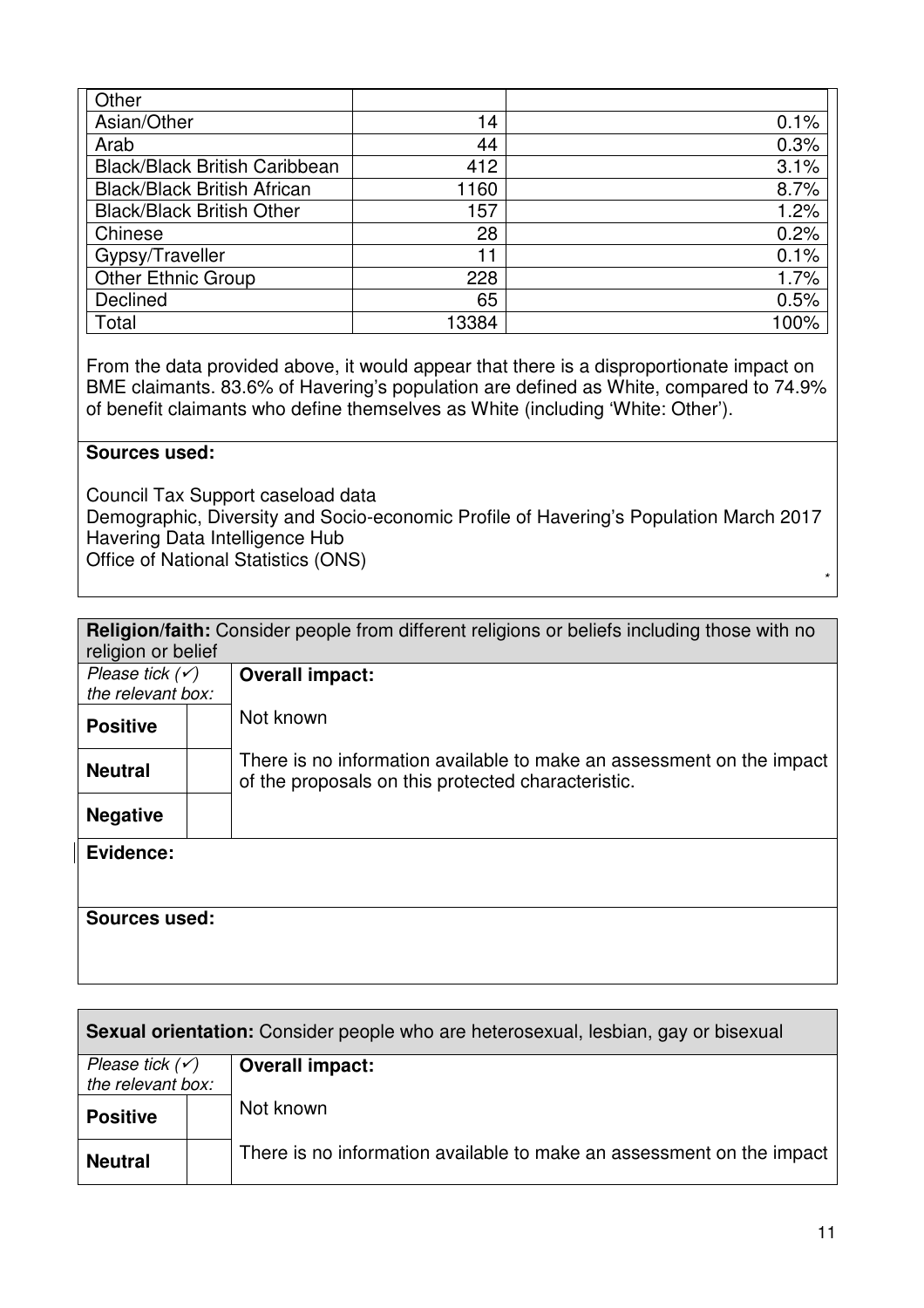| <b>Negative</b>                            | of the proposals on this protected characteristic.                                                                          |
|--------------------------------------------|-----------------------------------------------------------------------------------------------------------------------------|
| Evidence:                                  |                                                                                                                             |
|                                            |                                                                                                                             |
|                                            |                                                                                                                             |
|                                            |                                                                                                                             |
|                                            |                                                                                                                             |
| <b>Sources used:</b>                       |                                                                                                                             |
|                                            |                                                                                                                             |
|                                            |                                                                                                                             |
|                                            |                                                                                                                             |
|                                            |                                                                                                                             |
|                                            | Gender reassignment: Consider people who are seeking, undergoing or have received                                           |
|                                            | gender reassignment surgery, as well as people whose gender identity is different from                                      |
| their gender at birth<br>Please tick $(v)$ |                                                                                                                             |
| the relevant box:                          | <b>Overall impact:</b>                                                                                                      |
| <b>Positive</b>                            | Not known                                                                                                                   |
| <b>Neutral</b>                             | There is no information available to make an assessment on the impact<br>of the proposals on this protected characteristic. |
| <b>Negative</b>                            |                                                                                                                             |
| Evidence:                                  |                                                                                                                             |
|                                            |                                                                                                                             |
|                                            |                                                                                                                             |
|                                            |                                                                                                                             |
|                                            |                                                                                                                             |
| <b>Sources used:</b>                       |                                                                                                                             |
|                                            |                                                                                                                             |
|                                            |                                                                                                                             |
|                                            |                                                                                                                             |
|                                            |                                                                                                                             |

| Marriage/civil partnership: Consider people in a marriage or civil partnership                                                                          |                        |  |  |  |  |
|---------------------------------------------------------------------------------------------------------------------------------------------------------|------------------------|--|--|--|--|
| Please tick $(\checkmark)$                                                                                                                              | <b>Overall impact:</b> |  |  |  |  |
| the relevant box:                                                                                                                                       |                        |  |  |  |  |
| <b>Positive</b>                                                                                                                                         | Not known              |  |  |  |  |
| There is insufficient information available to make an assessment on<br><b>Neutral</b><br>the impact of the proposals on this protected characteristic. |                        |  |  |  |  |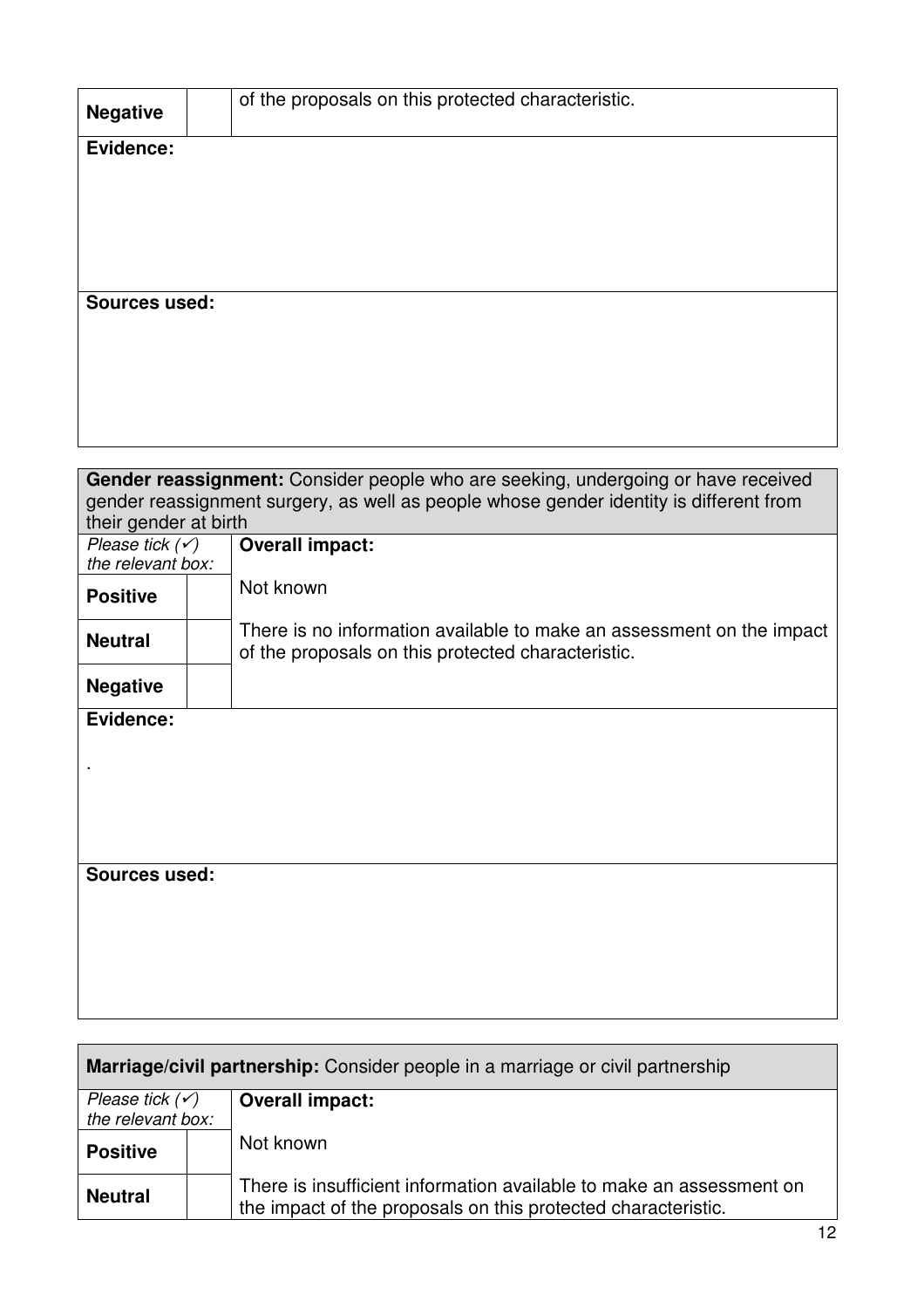| <b>Negative</b> |  |  |  |
|-----------------|--|--|--|
| Evidence:       |  |  |  |
|                 |  |  |  |
|                 |  |  |  |
|                 |  |  |  |
| Sources used:   |  |  |  |
|                 |  |  |  |
|                 |  |  |  |
|                 |  |  |  |

| Pregnancy, maternity and paternity: Consider those who are pregnant and those who |              |                                                                                                                                                                                                                                                                                                                                                                                  |  |  |  |  |
|-----------------------------------------------------------------------------------|--------------|----------------------------------------------------------------------------------------------------------------------------------------------------------------------------------------------------------------------------------------------------------------------------------------------------------------------------------------------------------------------------------|--|--|--|--|
| are undertaking maternity or paternity leave                                      |              |                                                                                                                                                                                                                                                                                                                                                                                  |  |  |  |  |
| Please tick $(v)$<br>the relevant box:                                            |              | <b>Overall impact:</b>                                                                                                                                                                                                                                                                                                                                                           |  |  |  |  |
| <b>Positive</b>                                                                   |              | Working mothers on maternity leave and women with caring<br>responsibilities tend to have less income and/or reduced access to the                                                                                                                                                                                                                                               |  |  |  |  |
| <b>Neutral</b>                                                                    |              | labour market. However, there is insufficient information available to<br>make an assessment on the impact of the proposals on this protected                                                                                                                                                                                                                                    |  |  |  |  |
| <b>Negative</b>                                                                   | $\checkmark$ | characteristic.<br>It is perceived that there may also be equality implications for parents<br>with young children and babies, particularly lone parents who may<br>experience a negative impact. Support is in place through the Council<br>Tax Discretionary policy for those who suffer hardship as a result of<br>these proposals in order to mitigate any negative impacts. |  |  |  |  |
| Evidence:                                                                         |              |                                                                                                                                                                                                                                                                                                                                                                                  |  |  |  |  |
| Sources used:                                                                     |              |                                                                                                                                                                                                                                                                                                                                                                                  |  |  |  |  |

 **Socio-economic status:** Consider those who are from low income or financially excluded backgrounds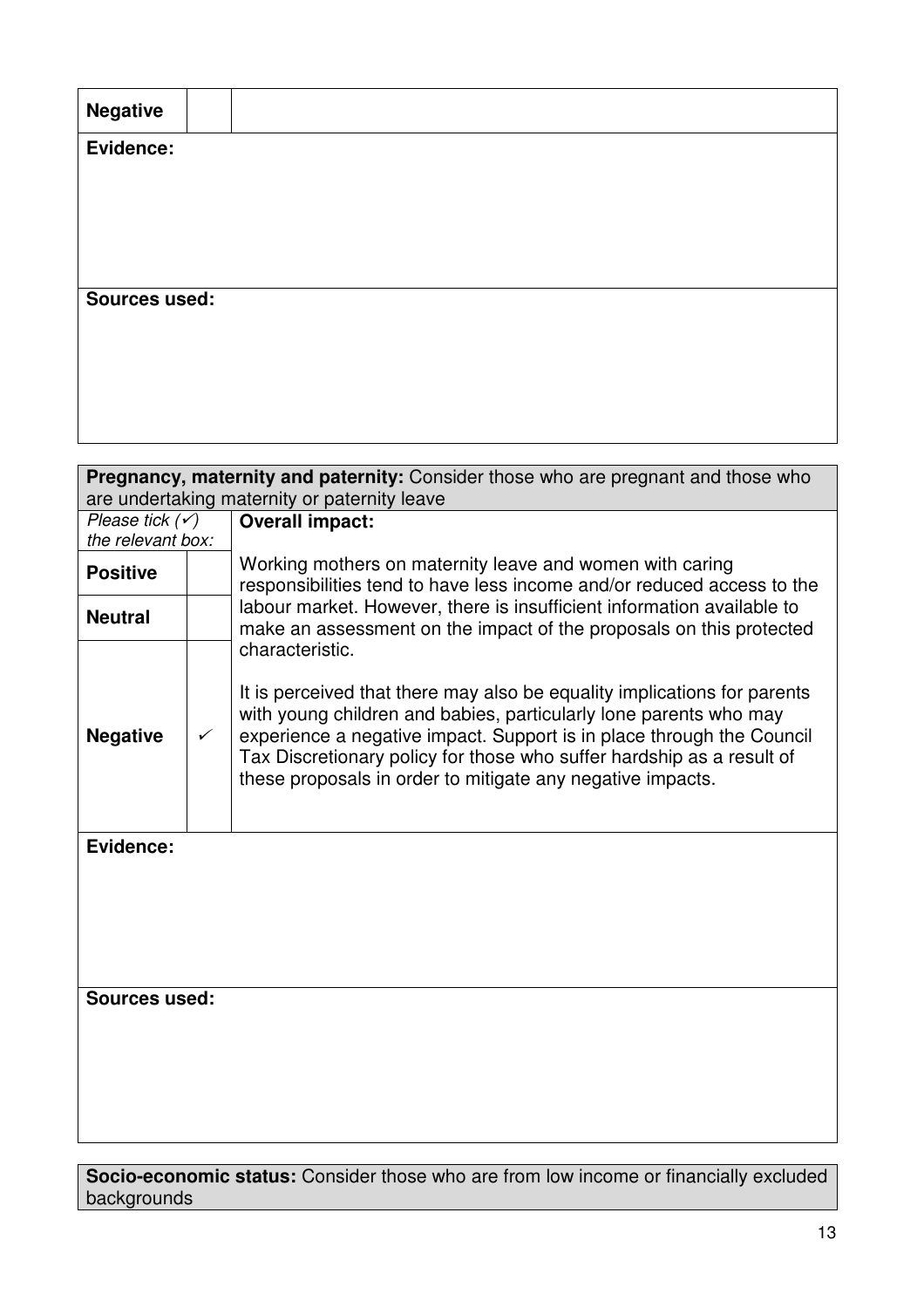| Please tick $(\checkmark)$                                                   |              | <b>Overall impact:</b>                                                                                                                                                          |  |  |  |  |
|------------------------------------------------------------------------------|--------------|---------------------------------------------------------------------------------------------------------------------------------------------------------------------------------|--|--|--|--|
| the relevant box:                                                            |              |                                                                                                                                                                                 |  |  |  |  |
| <b>Positive</b>                                                              |              | Council Tax Support is a means tested scheme available to<br>households on low incomes. Therefore all recipients would be                                                       |  |  |  |  |
| <b>Neutral</b>                                                               |              | considered to be at a socio-economic disadvantage, particularly lone<br>parents (most likely to be women), part-time workers (most likely to be                                 |  |  |  |  |
|                                                                              |              | women), working-age couples on low income, large households (more<br>likely to be from BME backgrounds) and carers (most likely to be<br>women).                                |  |  |  |  |
| <b>Negative</b>                                                              | $\checkmark$ | Support is in place through the Council Tax Discretionary policy for<br>those who suffer hardship as a result of these proposals in order to<br>mitigate any negative impacts.  |  |  |  |  |
|                                                                              |              | Pension age Council Tax Support claimants will not be affected and will<br>continue to receive similar levels of support with their council tax bills<br>as they do at present. |  |  |  |  |
| Evidence:                                                                    |              |                                                                                                                                                                                 |  |  |  |  |
| Please refer to breakdowns of Council Tax Support claimants available above. |              |                                                                                                                                                                                 |  |  |  |  |
| Sources used:                                                                |              |                                                                                                                                                                                 |  |  |  |  |
|                                                                              |              |                                                                                                                                                                                 |  |  |  |  |
|                                                                              |              | Council Tax Support caseload data<br>Demographic, Diversity and Socio-economic Profile of Havering's Population March 2017                                                      |  |  |  |  |

Havering Data Intelligence Hub Office of National Statistics (ONS)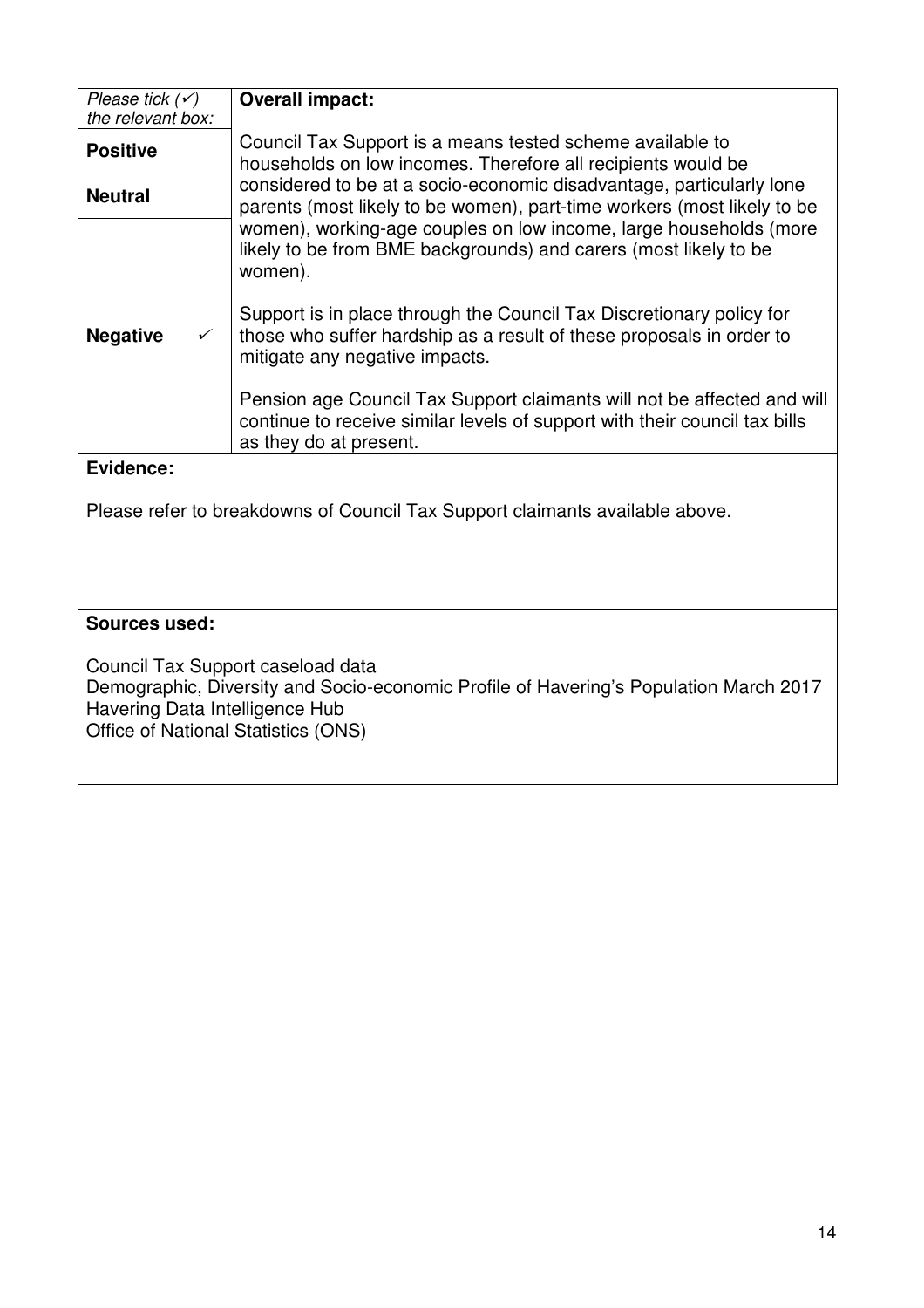### **Action Plan**

In this section you should list the specific actions that set out how you will address any negative equality impacts you have identified in this assessment.

| <b>Protected</b><br>characteristic | <b>Identified</b><br>negative impact | <b>Action taken to</b><br>mitigate impact*                                                                                                                   | <b>Outcomes and</b><br>monitoring**                                                                                                                                                                                                                                                                                                               | <b>Timescale</b> | <b>Lead officer</b> |
|------------------------------------|--------------------------------------|--------------------------------------------------------------------------------------------------------------------------------------------------------------|---------------------------------------------------------------------------------------------------------------------------------------------------------------------------------------------------------------------------------------------------------------------------------------------------------------------------------------------------|------------------|---------------------|
| All                                | $\checkmark$                         | Consultation on<br>the proposed<br>changes to take<br>place in August<br>& September<br>2018 and will<br>report the results<br>to Cabinet in<br>January 2019 | Individual households will<br>have access to formal<br>appeal and review<br>arrangements should they<br>have complaints or<br>concerns about the<br>assessment criteria and<br>method used to identify<br>the Council Tax Support<br>they need.                                                                                                   | January 2019     | Chris Henry         |
| All                                | ✓                                    | Monitor<br>implication of<br>change in<br><b>Council Tax</b><br>Support.                                                                                     | We will monitor the impact<br>of the changes and take-<br>up of hardship funds as<br>part of our performance<br>and quality checking<br>systems. The<br>performance data<br>collated, including<br>satisfaction surveys and<br>community profile<br>monitoring will form part of<br>regular reporting<br>arrangements to senior<br>management and | February 2019    | Debbie Wheatley     |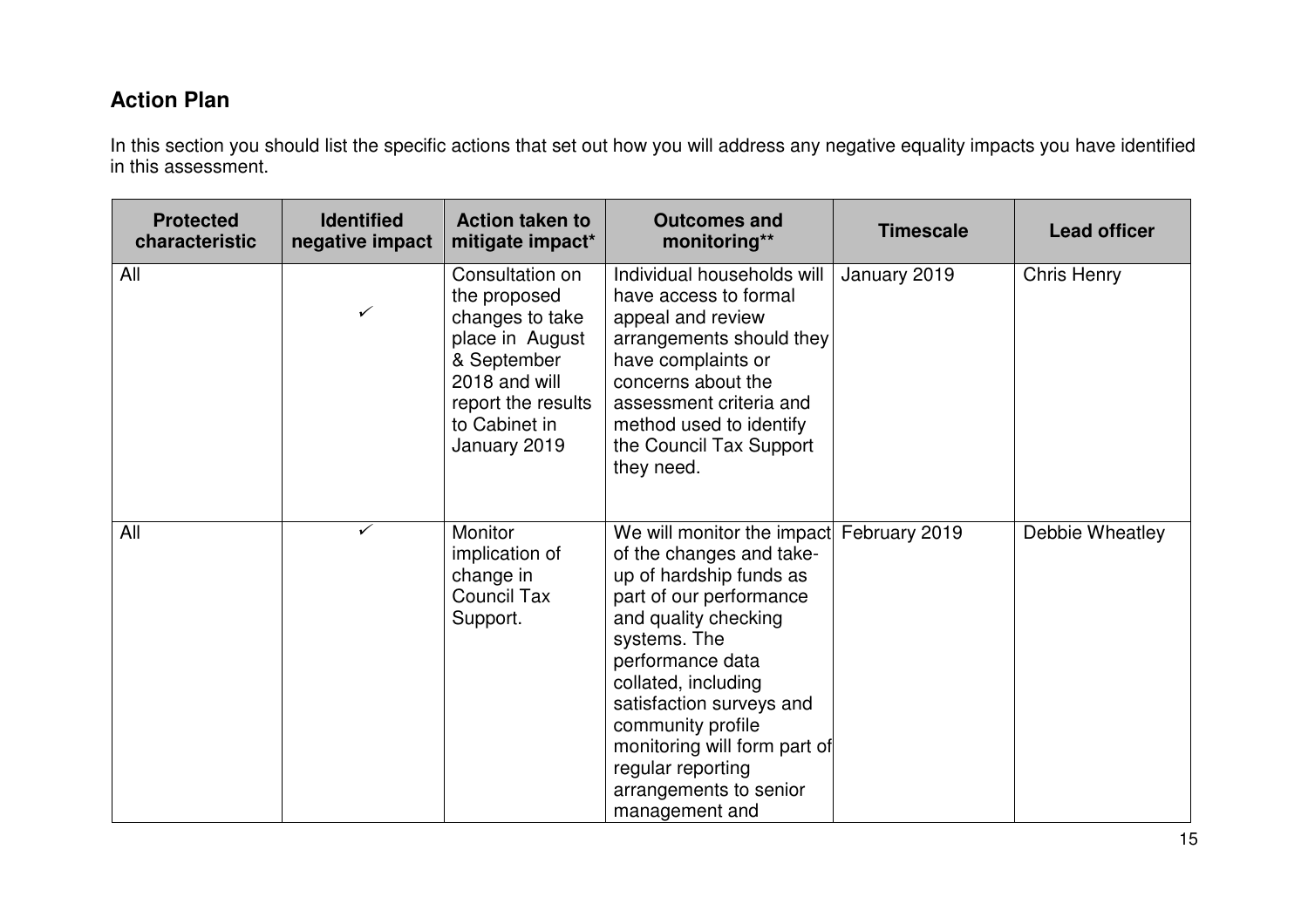| <b>Protected</b><br>characteristic | <b>Identified</b><br>negative impact | <b>Action taken to</b><br>mitigate impact*                                                                                     | <b>Outcomes and</b><br>monitoring**                                                                                                                                                                                                                                                                                                                                                                               | <b>Timescale</b> | <b>Lead officer</b> |
|------------------------------------|--------------------------------------|--------------------------------------------------------------------------------------------------------------------------------|-------------------------------------------------------------------------------------------------------------------------------------------------------------------------------------------------------------------------------------------------------------------------------------------------------------------------------------------------------------------------------------------------------------------|------------------|---------------------|
|                                    |                                      |                                                                                                                                | members.<br>Citizens' Advice Bureau<br>commissioned to assist<br>provides debt counselling<br>and advice.                                                                                                                                                                                                                                                                                                         |                  |                     |
| All                                | $\checkmark$                         | The Council Tax<br>Discretionary<br>Policy                                                                                     | The policy is available on<br>the Internet for any<br>claimant struggling to pay<br>their Council Tax.<br>Five applications were<br>received in 2017/18, 2<br>were awarded a<br>discretionary payment,<br>two were assisted by<br>other welfare benefits and<br>the remaining claimant<br>failed to provide<br>information on request<br>however, did remit the<br>balance of the Council<br>Tax due for 2017/18. |                  |                     |
| All                                | $\checkmark$                         | All affected CTS<br>applicants to be<br>contacted in<br>advance to<br>advise of change<br>if agreed prior to<br>annual billing | Customers will have time<br>to adjust and make<br>appropriate payment<br>arrangements. The<br><b>Council Tax Service will</b><br>consider more lenient<br>payment plans that allow<br><b>CTS</b> claimants additional<br>time to pay.                                                                                                                                                                             | April 2019       | <b>Rav Nizzer</b>   |